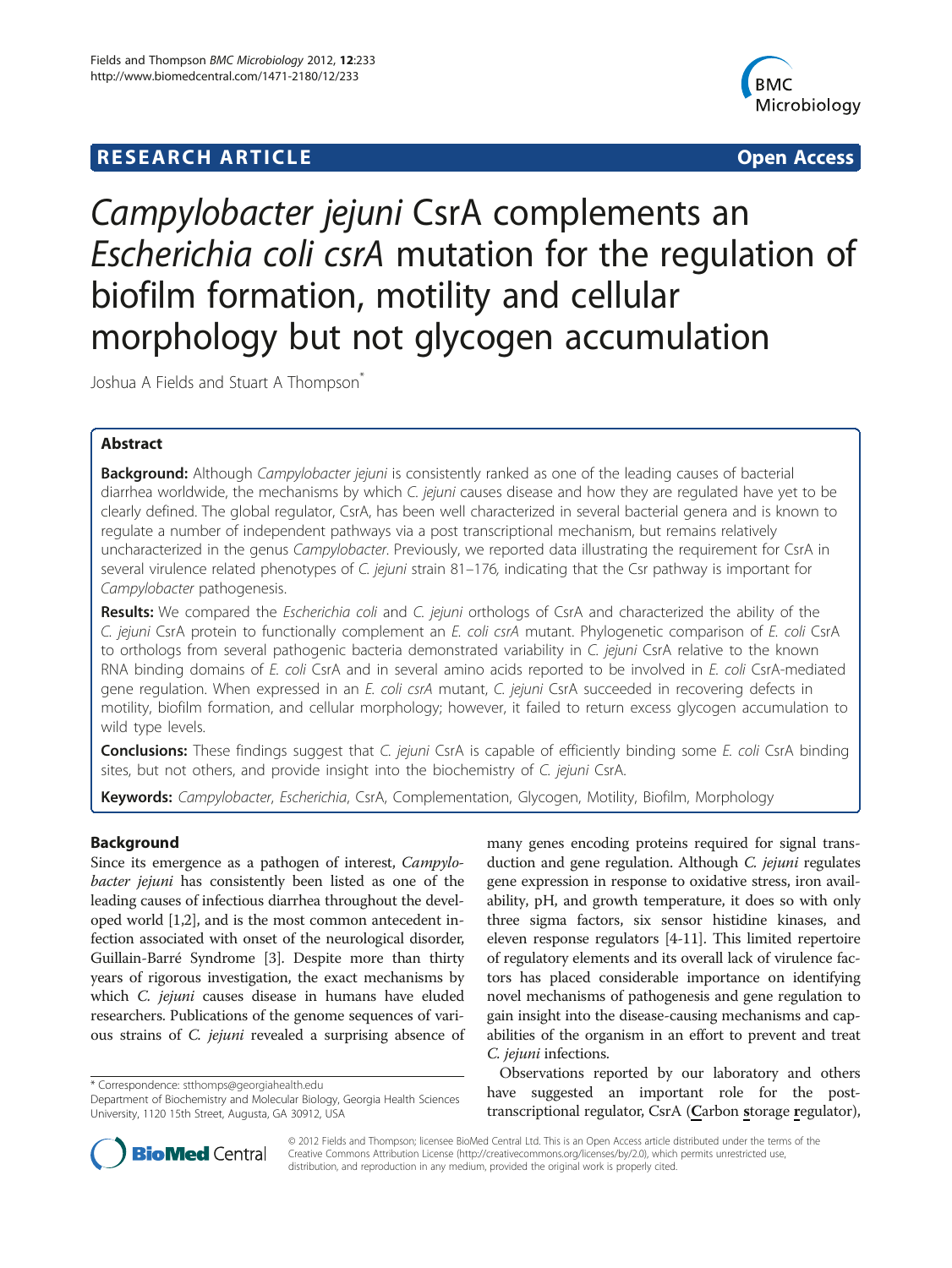<span id="page-1-0"></span>in the expression of several virulence-associated phenotypes in C. jejuni [\[12-15](#page-8-0)]. In other bacteria, CsrA (or its ortholog RsmA) is a small, regulatory protein capable of both activating and repressing the translation of mRNA into protein (reviewed by Romeo [\[16\]](#page-8-0)). CsrA regulation is mediated by binding mRNA, often at or near the ribosome binding site (RBS), resulting in altered translation and stability of the message. CsrA, in turn, is regulated by the action of competitively binding two small, non-coding RNA molecules, csrB and csrC [\[16](#page-8-0)-[20](#page-8-0)], whose expression is activated by the BarA/UvrY two-component system [[19,21](#page-8-0)]. The CsrA pathway and the mechanism of regulation have been studied extensively in the γ-proteobacteria and further studies of the role of CsrA in various pathogens have extended its importance to the expression of virulence factors and the regulation of pathogenesis [[22](#page-8-0)-[26\]](#page-8-0). Despite these advances, very little is known about the mechanism of action of CsrA in the ε-proteobacteria. Examination of the C. jejuni genome [\[7,27-29\]](#page-8-0) suggests that this bacterium lacks several genes in the CsrA pathway, including apparent orthologs of the small RNA molecules  $csrB$  and  $csrC$  [\[30\]](#page-8-0), the  $barA/uvrY$  two-component signal transduction system, and csrD which is responsible for csrB and csrC turnover [[31\]](#page-8-0). One report describing the role of CsrA in the gastric pathogen Helicobacter pylori indicated that CsrA was required for motility, survival under oxidative stress, and host colonization, and plays a role in the expression of several virulence and oxidative stress related proteins [[23](#page-8-0)]. It was also suggested that the H. *pylori* ortholog was unable to function when exogenously expressed in E. coli because it failed to complement the glycogen accumulation phenotype of an E. coli csrA mutant [[23](#page-8-0)].

Considering these observations in H. pylori, the phenotypes of a C. jejuni csrA mutant, and the lack of knowledge concerning the functions of CsrA within the ε-proteobacteria, we examined the ability of C. jejuni CsrA to complement the phenotypes of an E. coli csrA

Table 1 Strains and plasmids used in this study

mutant with the hope of gaining further insight into the molecular mechanism of C. jejuni CsrA. Phylogenetic comparison revealed that C. jejuni CsrA exhibits variability in amino acids that constitute the published RNA binding domains, as well as in other residues that are important for CsrA-mediated regulation in E. coli. Surprisingly, although the C. *jejuni* ortholog was unable to complement the glycogen accumulation phenotype of E. coli, successful rescue of several other E. coli mutant phenotypes was achieved, demonstrating both similarities and differences in the C. jejuni and E. coli Csr systems.

## **Methods**

#### Bacterial strains and routine growth conditions

All bacterial strains used in this study are listed in Table 1. Overnight cultures of E. coli strains were routinely carried out at 37°C on LB agar or in LB broth with shaking. One Shot® TOP10 chemically competent E. coli (Invitrogen, Carlsbad, CA) was used as a cloning host for TA-cloning procedures. E. coli MG1655 and TRMG1655 (csrA::Kan) were obtained from T. Romeo (University of Florida). When appropriate, E. coli strains were selected in LB medium using ampicillin (100 μg/ ml) or kanamycin (50 μg/ml). Cloned genes were induced by the addition of 0.002% L-arabinose to the growth media. C. jejuni strain 81–176 was grown on MH agar at 42°C under microaerophilic contitions (10%  $CO<sub>2</sub>$ , 10%  $O<sub>2</sub>$ , and 80% N<sub>2</sub>) supplemented with 5% sheep's blood (Remel, Lenexa, KS).

#### Phylogenetic analyses

Phylogenetic comparison of CsrA orthologs was performed by neighbor joining using CLUSTALW [[34](#page-8-0)] within the VectorNTI 7.1 program suite (Invitrogen, Carlsbad, CA). Accession numbers for CsrA proteins used in the comparisons are listed in [Additional file 1:](#page-7-0) [Table S1.](#page-7-0) Bootstrapping (500 replicates) was performed

| Strain or plasmid      | <b>Description</b>                        | Resistance <sup>#</sup> | <b>Source or Reference</b> |
|------------------------|-------------------------------------------|-------------------------|----------------------------|
| <b>Strains</b>         |                                           |                         |                            |
| C. jejuni 81-176       | Wild-type                                 | Tet                     | $[32]$                     |
| E. coli                |                                           |                         |                            |
| MG1655                 | Wild-type                                 |                         | $[33]$                     |
| <b>TRMG1655</b>        | csrA::kan                                 | Kan                     | $[33]$                     |
| TOP <sub>10</sub>      | Cloning host                              | Strep                   | Invitrogen                 |
| Plasmids               |                                           |                         |                            |
| pBAD-TOPO              | Cloning vector containing araBAD promoter | Amp                     | Invitrogen                 |
| pBADcsrAEC             | E. coli csrA cloned into pBAD-TOPO        | Amp                     | This study                 |
| pBADcsrA <sup>CJ</sup> | C. jejuni csrA cloned into pBAD-TOPO      | Amp                     | This study                 |

# Tet, tetracycline; Kan, kanamycin; Strep, streptomycin; Amp, ampicillin.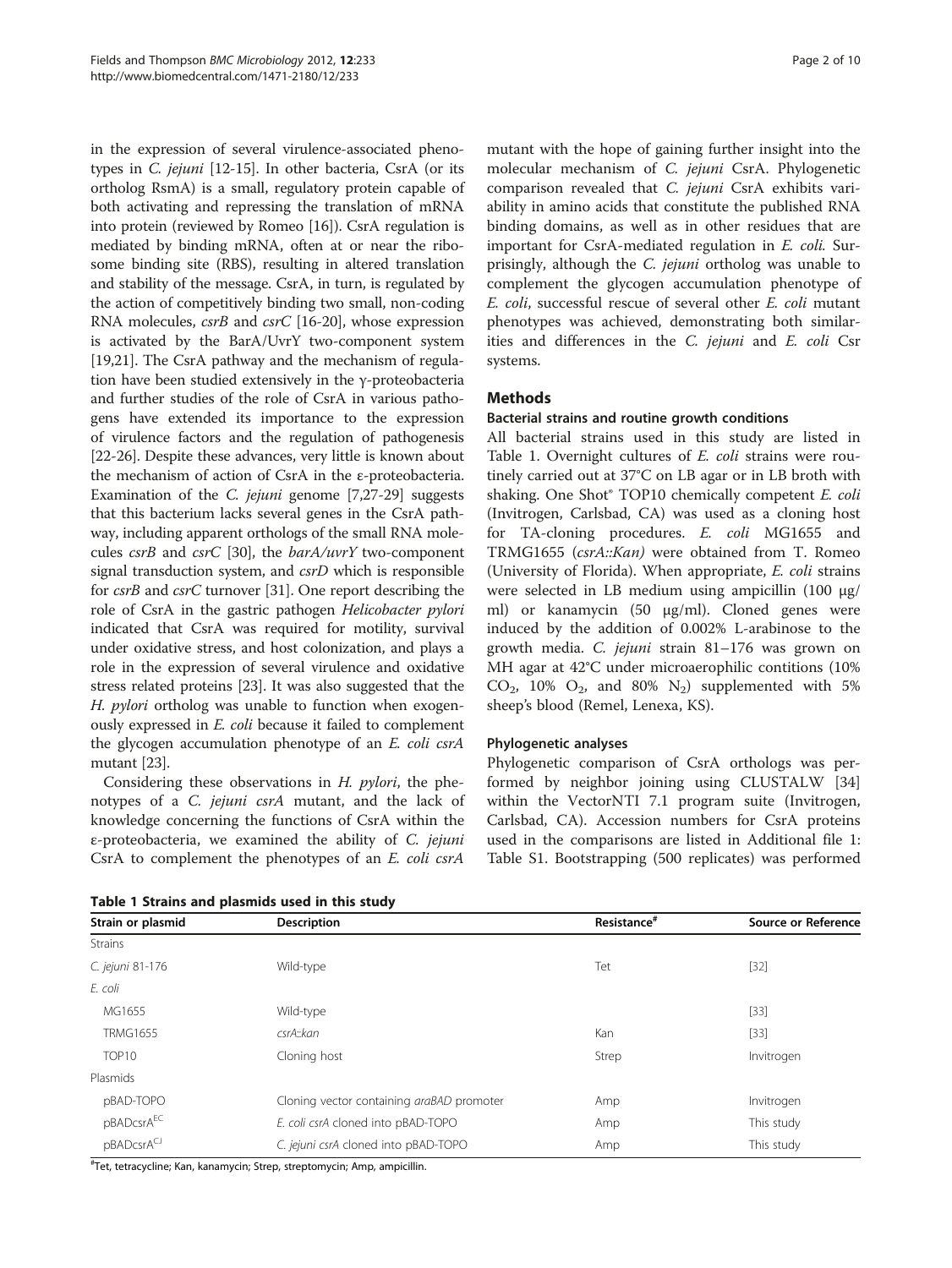<span id="page-2-0"></span>to determine the statistical robustness of the clusters, and the percent of bootstraps that supported the clusters are indicated at each tree node (Figure 1A).

#### DNA and protein techniques

Genomic DNA from E. coli and C. jejuni strains for use in PCR amplification was purified using the Generation Capture Column Kit (Qiagen, Chatsworth, CA). The plasmids used in this study were extracted and purified using the QIAprep Spin Miniprep Kit (Qiagen). PCR reactions were carried out using the Expand High Fidelity PCR System (Roche, Mannheim, Germany). Primers for PCR (Table [2\)](#page-3-0) were synthesized by Integrated DNA Technologies (Coralville, IA). All DNA sequencing was performed by the GHSU Genomics Core Facility using an ABI Prism 337 XL DNA sequencer (Applied Biosystems, Foster City, CA). Western blots to validate the expression of  $CsrA<sup>EC</sup>$  and  $CsrA<sup>CI</sup>$  were performed by using standard methods, with anti-his primary antibody (Penta-His Mouse Monoclonal, Qiagen; 1:1000 dilution)

and goat, anti-mouse IgG-horseradish peroxidase secondary antibody (Pierce). All kits used in this study were used according to the manufacturer's provided instructions.

#### Plasmid construction

 $^{\prime}$  enterocolitical 61 aa

A *Y. enterocolitica*

Plasmids used in this study (Table [1\)](#page-1-0) were constructed using the pBAD-TOPO® TA Expression Kit (Invitrogen, Carlsbad, CA) and initially cloned into One Shot® TOP10 E. coli. The E. coli CsrA complementation plasmid, pBADcsrA<sup>EC</sup>, was constructed by amplifying the endogenous E. coli csrA allele from MG1655 genomic DNA using primers JAF401 and JAF402. The resulting amplicon was then TA cloned into the pBAD-TOPO vector such that CsrA expression was inducible by arabinose and detectable for western blot analysis by the addition of a C-terminal hexahistidine tag. The C. jejuni complementation vector,  $pBADcsrA^{CI}$ , was constructed by amplifying the C. jejuni csrA allele from 81-176 genomic DNA using primers JAF403 and JAF404 and

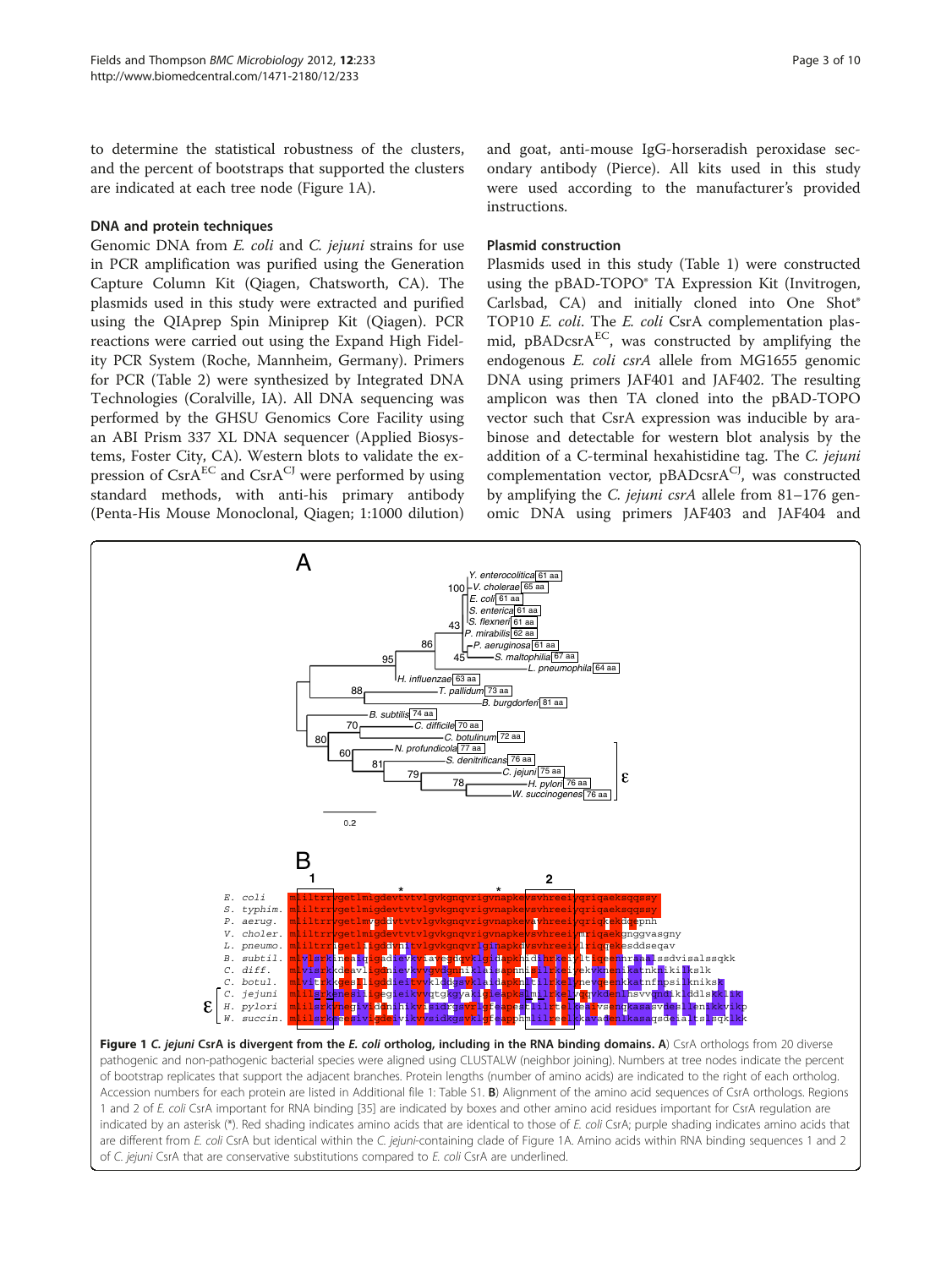<span id="page-3-0"></span>Table 2 Primers used in this study

| Primer  | Sequence $(5'-3')$                                                                                                                                                                       |  |
|---------|------------------------------------------------------------------------------------------------------------------------------------------------------------------------------------------|--|
| JAF 401 | "GAG GAA TAA TAA ATG CTG ATT CTG ACT CGT CGA GTT GGT GAG                                                                                                                                 |  |
| JAF 402 | *TTA ATG ATG ATG ATG ATG ATG GTA ACT GGA CTG CTG GGA TTT                                                                                                                                 |  |
| JAF 403 | "GAG GAA TAA TAA TTA ATA TTA TCA AGA AAA GAA A                                                                                                                                           |  |
| JAF 404 |                                                                                                                                                                                          |  |
|         | *Underlined nucleotides indicate a manufacturer recommended addition to<br>remove vector encoded N-terminal leader sequence for expression of the native protein.                        |  |
|         | *Underlined nucleotides indicate a manufacturer recommended addition to<br>remove vector encoded C-terminal V5 epitope and add a polyhistidine tag for expression of the native protein. |  |

cloning the resulting amplicon into pBAD-TOPO. Both complementation vectors and empty pBAD-TOPO plasmid were then transformed into the E. coli csrA mutant strain, TRMG1655, and recovered on LB agar containing ampicillin and kanamycin. In all phenotypic testing, we performed arabinose titration experiments (including samples without added arabinose) to determine the dose-responsiveness of CsrA expression and complementation ability.

#### Glycogen accumulation

Glycogen accumulation was assessed using previously described methodologies [\[36\]](#page-8-0). Strains were grown at 37°C on Kornberg agar (1.10% K<sub>2</sub>HPO<sub>4</sub>, 0.85% KH<sub>2</sub>PO<sub>4</sub>, 0.6% yeast extract, 1.5% agar) with or without 2% (v:v) glycerol or 2% (w/v) sodium pyruvate; either glycerol or pyruvate was used as a carbon source as opposed to glucose due to the inhibitory effect of glucose on the araBAD promoter [[37\]](#page-8-0). Briefly, cultures were spotted on agar in the presence or absence of a carbon source and grown overnight at 37°C. Following incubation the cultures were stained by exposure to iodine vapor by inverting the plates over iodine crystals.

#### **Motility**

Motility was quantitated as previously described [[38\]](#page-9-0), inoculating semi-solid LB agar (0.35% agar) by stabbing with an inoculating needle dipped into overnight cultures and incubating for 14 hours at 30°C in a humidified incubator. After incubation, the diameter of the zone of motility was measured. Experiments were performed a minimum of three times with no fewer than three replicates per experiment.

#### Biofilm formation

Quantitative biofilm formation was assessed as previously described [[33\]](#page-8-0). Briefly, overnight cultures were diluted 1:100 into LB broth. 100 μl aliquots were inoculated into a 96-well, round bottomed polystyrene microtiter plate and incubated statically at 26°C for 48 hours. Following incubation, biofilm accumulation was assessed by the addition of 25 μl of 1% crystal violet (in 95%

ethanol) and incubating at room temperature for 15 minutes, followed by rinsing the wells three times with distilled  $H_2O$ . Stained biofilms were quantitated by measuring the  $OD_{570}$  after solubilization in 80% DMSO for 24 hours at room temperature. Biofilm formation was also assessed qualitatively by aliquoting 1 ml of diluted culture into 5 ml polystyrene culture tubes and incubating statically at 26°C for 24 hours. Biofilms were then stained by the addition of 250 μl of crystal violet and incubated for 15 minutes, washed three times with distilled  $H_2O$ , and photographed.

#### Electron microscopy

Cellular morphology was assessed by scanning electron microscopy (SEM). Briefly, cultures were grown at 37°C for 18 hours in the presence or absence of arabinose. The cultures were then pelleted, and washed twice and resuspended in PBS (pH 7.2) and submitted to the GHSU Electron Microsocopy Core Facility for SEM. Twelve fields of view for each sample were randomly chosen for analysis and imaged at 10000x magnification. The resulting micrographs where then analyzed to determine the average length of the cells from each culture ( $n \geq 150$ ). Cells that were obviously undergoing cell division or those which were positioned on an inappropriate axis for assessing length were excluded from analysis. The resulting data were then analyzed by one-way analysis of variables (ANOVA) to assess statistical significance among the strains and to rule out variation within the twelve fields of view for each strain as a source of error.

#### Statistical analysis

Results are presented as means ± standard error of means. Statistical significance was determined using ANOVA. P values of less than 0.05 were considered statistically significant.

#### Results

C. jejuni CsrA is evolutionarily divergent from E. coli CsrA and exhibits diversity in amino acid residues important for proper function in E. coli.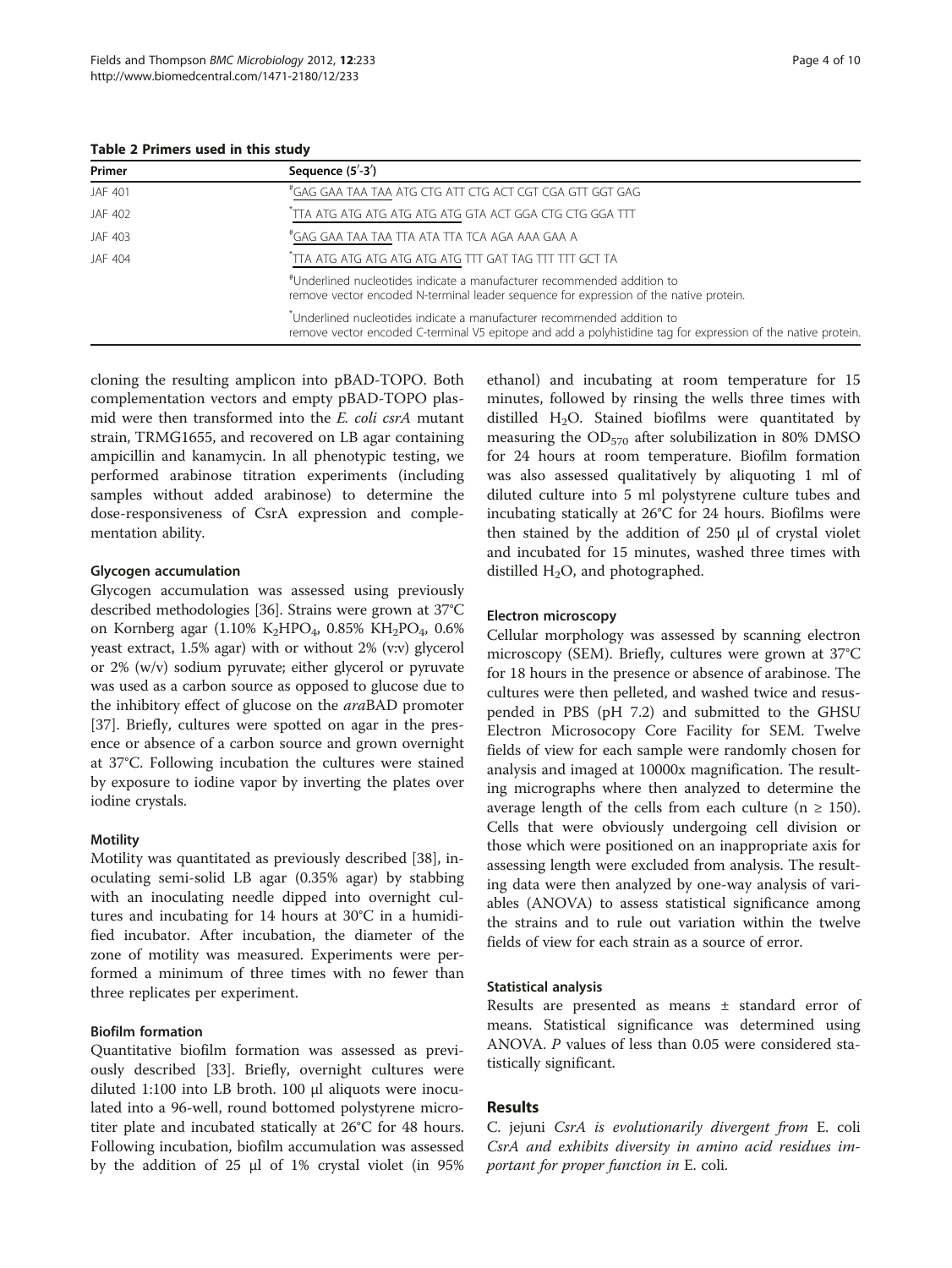Alignment of CsrA orthologs from a number of pathogenic and non-pathogenic bacteria (Figure [1A](#page-2-0)) showed that CsrA proteins of the ε-proteobacteria C. jejuni and H. pylori clustered distantly from most of the more thoroughly characterized enterobacterial orthologs. Furthermore, ε-proteobacterial CsrA proteins were of a larger size (75–76 amino acids) compared to those most closely related to E. coli (61–67 amino acids). The size difference was largely attributable to an C-terminal extension in the larger CsrA proteins (Figure [1B\)](#page-2-0). In contrast to the high degree of amino acid conservation of CsrA orthologs of E. coli, S. typhimurium, P. aeruginosa, V. cholerae, and L. pneumophila, the CsrA proteins of C. jejuni and H. pylori exhibited substantial divergence from E. coli CsrA throughout (Figure [1B\)](#page-2-0). This diversity was also apparent in two domains that were shown to be critical for RNA binding in E. coli CsrA [[35\]](#page-8-0). In the most N-terminal RNA binding region (amino acids 2–7), C. jejuni CsrA shared four of six identical (two of six similar) amino acids with *E. coli* CsrA (Figure [1B](#page-2-0)). The C-terminal RNA binding region (amino acids 40–47) showed greater diversity, with only two of eight identical (three of eight similar) amino acids. Two additional amino acids that were shown to be important for regulation by E. coli CsrA (positions 19 and 35, marked by asterisks in Figure [1B\)](#page-2-0) also were not conserved in C. jejuni CsrA. Together, these differences suggested the possibility that C. jejuni CsrA may regulate protein expression by binding to somewhat different RNA sequences than those bound by E. coli CsrA.

## C. jejuni CsrA is unable to repress E. coli glycogen biosynthesis

CsrA regulates E. coli glycogen biosynthesis via its effect on the genes in the glgCAP operon [\[12\]](#page-8-0), and an E. coli csrA mutant accumulates significantly more glycogen than wild-type cells (Figure 2). A previous report indicated that the H. pylori ortholog of CsrA was unable to complement the glycogen biosynthesis phenotype of the E. coli csrA mutant [[23](#page-8-0)]. Considering the close phylogenetic relationship between C. jejuni and H. pylori, we sought to determine the complementation potential of the Campylobacter ortholog for this phenotype. We expressed CsrA proteins from *C. jejuni* and *E. coli* (control) in an E. coli csrA mutant under the control of the arabinose-inducible araBAD promoter and examined glycogen accumulation on Kornberg agar in the presence of both glycerol (Figure 2) and pyruvate (data not shown). Glycerol and pyruvate were used as carbon sources to drive glycogen biosynthesis rather than glucose due to the inhibitory affect of glucose on the araBAD promoter [[37](#page-8-0)]. In the presence of arabinose, we found that expression of C. jejuni CsrA in the E. coli mutant strain failed to repress gluconeogenesis, resulting



in glycogen staining similar to that of the mutant strain harboring the vector alone. Expression of E. coli CsrA restored wild-type levels of glycogen staining, as expected, and the presence of the vector alone had no effect on glycogen accumulation in the wild-type strain. Expression of both orthologs of CsrA was confirmed by western blot analysis (Figure 2).

## Expression of C. jejuni CsrA rescues the motility defect of an E. coli csrA mutant

In E. coli, CsrA regulates motility by activating the regulatory operon flhDC [[38\]](#page-9-0), via stabilization of the flhDC transcript when post-transcriptionally bound by CsrA in vivo. In the absence of CsrA, E. coli cells exhibit a four-fold decrease in FlhDC expression resulting in a loss of motility. We compared the motility of wild-type and csrA mutant E. coli containing the vector alone to that of the csrA mutant strain expressing CsrA from E. coli or C. jejuni (Figure [3\)](#page-5-0). We found that the C. jejuni ortholog significantly (p<0.0001) rescued the motility defect in a manner similar to that of E. coli CsrA (p<0.0001). Neither ortholog of CsrA successfully complemented motility in the absence of arabinose (data not shown) and the vector had no effect on motility in either the wild-type or mutant compared to the parent strains (data not shown). Western blots were used to confirm CsrA expression (Figure [3\)](#page-5-0).

## C. jejuni CsrA complements the biofilm formation phenotype of an E. coli csrA mutant

Biofilm formation is repressed by CsrA in E. coli, resulting in the formation of excess biofilm by the csrA mutant. This phenotype is mediated by the effect of CsrA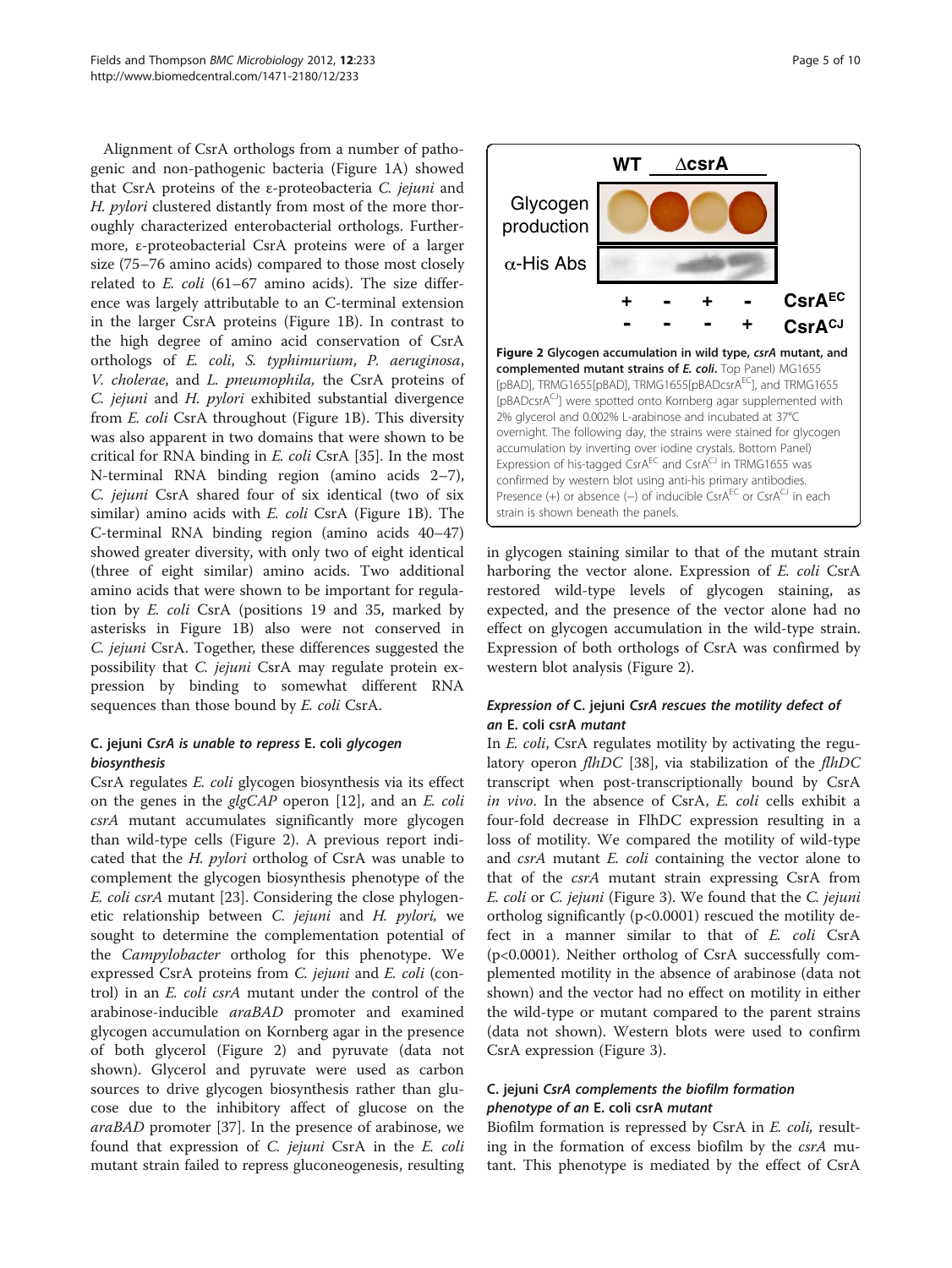<span id="page-5-0"></span>

on the biofilm polysaccharide adhesin poly-N-acetylglucosamine (PGA)[\[15](#page-8-0)]. To determine the ability of C.jejuni CsrA to regulate biofilm formation in  $E$ . coli, we grew wild-type, mutant, and complemented strains statically, in 96-well polystyrene microtiter plates or in polystyrene culture tubes for 24 hours at 26°C and stained biofilms with crystal violet as previously described (Figure 4). As expected, the E. coli csrA mutant produced excess biofilm when compared to the wild-type; biofilm formation of neither the wild-type nor the mutant strains was affected by the presence of the vector (data not shown). As expected, E. coli CsrA complemented the mutant biofilm phenotype. Similarly, C. jejuni CsrA expression significantly reduced biofilm formation in the mutant to levels similar to that of wild-type (p<0.001). CsrA expression was confirmed by western blots (Figure 4).

## C. jejuni CsrA expression restores the E. coli csrA mutant to wild-type morphology

We sought to examine reported morphological differences between the wild-type *E. coli* and *csrA* mutant strains and determine the capability of C. jejuni CsrA to complement the observed difference in cell size. We grew wild-type and mutant strains containing the vector alone and mutant strains containing the pBADcsrA<sup>EC</sup>



and pBADcsrA<sup>CJ</sup> complementation vectors in the presence or absence of arabinose and measured the length of the cells (Figure [5](#page-6-0)). When grown in the absence of arabinose, we observed the reported elongated phenotype of the csrA mutant [\[36\]](#page-8-0) which was unaffected by the presence of the vector. Interestingly, in the presence of arabinose, we observed a substantial increase in the length of wild type cells (Figure [5A](#page-6-0)), which was not evi-dent in the mutant (Figure [5B;](#page-6-0) p<0.001). Expression of CsrA from both E. coli and C. jejuni (Figures [5C](#page-6-0) and [5D,](#page-6-0) respectively) significantly returned the mutant to the wild type dimensions (p<0.001). Western blot analysis confirmed expression of CsrA in the complemented mutant strains (data not shown).

## **Discussion**

Presently, studies from C. jejuni and the closely related gastric pathogen, H. pylori, report mostly the phenotypic effects of csrA mutation [[13,23\]](#page-8-0). Furthermore, in C. jejuni as well as H. pylori the small RNA molecules (e.g. csrB, csrC) and the other proteins (e.g. CsrD) known to be involved in the Csr pathway in E. coli are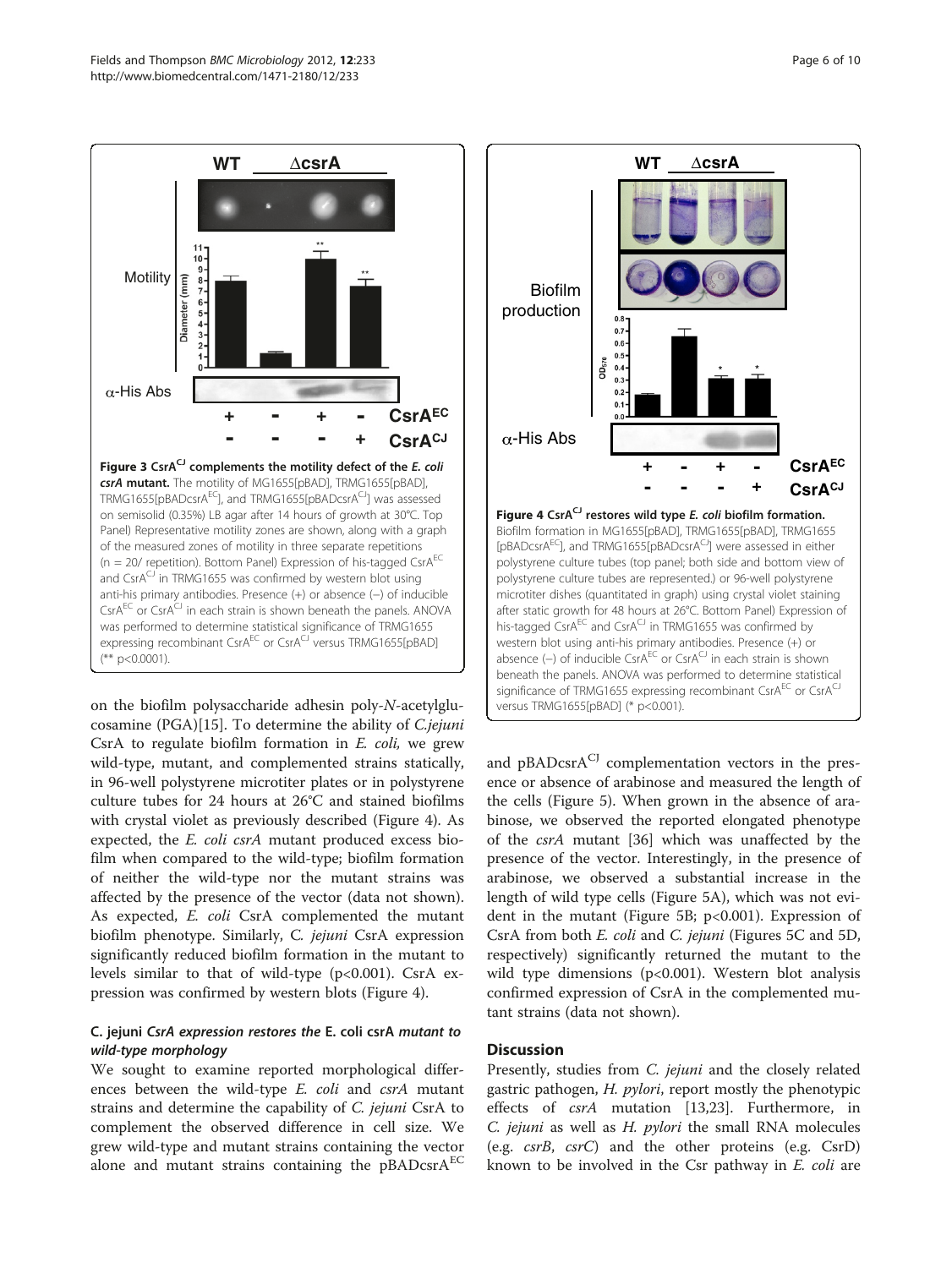<span id="page-6-0"></span>

either unidentified or absent [\[7,27](#page-8-0)-[30,](#page-8-0)[39\]](#page-9-0). This suggests that the molecular mechanisms may be somewhat different than those in E. coli. In this study, we sought to determine the capability of the C. jejuni CsrA ortholog to complement the phenotypes of an E. coli csrA mutant to gain insight into the mechanisms of C. jejuni CsrA function.

The *E. coli csrA* mutation has several phenotypes that can be used as tools for determining the capability of CsrA orthologs from other bacteria to complement the well-characterized *E. coli* strain. For instance, mutation of csrA in E. coli alters glycogen biosynthesis, biofilm accumulation, motility, and cellular morphology, as well as several other cellular processes. Mercante and colleagues [[35\]](#page-8-0) used the glycogen, biofilm, and motility phenotypes as a means to analyze the effects of comprehensive alanine-scanning mutagenesis of E. coli CsrA. In that study, the authors were able to identify which amino acids were most important for regulating glycogen biosynthesis, biofilm production, and motility, while also defining two regions of CsrA that are responsible for RNA binding.

When we compared representative CsrA orthologs from other bacteria, we found that *C. jejuni* CsrA is considerably divergent, as it clustered distantly from the E. coli ortholog. In part this is due to the significantly larger size of CsrA orthologs in the C. jejuni cluster (75–76 amino acids) as compared to the  $E.$   $coll$  cluster (61–67 amino acids, Figure [1A\)](#page-2-0). Considering the phylogenetic divergence of C. jejuni CsrA, we also examined the amino acid sequences of several CsrA orthologs of the pathogenic bacteria represented in Figure [1A](#page-2-0) to investigate the conservation of individual residues known to be important for the function of  $E$ . coli CsrA [\[35](#page-8-0)], and found that C. jejuni CsrA is considerably divergent in several key amino acid residues. Variability is found in both RNA binding domains, region 1 and region 2, although greater variation is found in region 2. The first region, residues 2–8, contains only two conservative substitutions (T5S and R7K) while the other four residues are identical. RNA binding region 2 is highly variable consisting of two residues that are identical to E. coli (R44 and E46), three similar amino acids (V40L, V42I, and I47L), and three non-conservative substitutions (S41M, H43L, and E45K). Between the defined binding regions, there were two non-conservative substitutions (T19E and N35E) we found to be particularly interesting because of their reported ability to improve the regulatory functions of CsrA in E. coli [[35](#page-8-0)]. Presently, we are not able to draw any specific conclusions as to the significance of the individual amino acid substitutions in  $C$ . *jejuni* as compared to  $E$ . *coli*; however, it is likely that this divergence from *E. coli* plays a role in the ability of the C. jejuni ortholog to bind to E. coli targets appropriately.

In several studies, researchers characterizing the CsrA orthologues of different bacteria have used the glycogen biosynthesis phenotype of the *E. coli csrA* mutant to determine the functional similarities. One such study, of particular interest to our laboratory, reported that the H. pylori ortholog of CsrA would not functionally complement the *E. coli* mutant as it failed to repress glyco-gen biosynthesis [[23\]](#page-8-0). It is likely that the H. pylori CsrA complementation failure was due to differences in the functional mechanism of ε-proteobacterial CsrA, however, this may have been specific to the two CsrAbinding sites of the glgCAP mRNA but not to other CsrA targets. To test this for C. jejuni CsrA, we examined the ability of  $CsrA^{CI}$  to complement multiple E. coli csrA mutant phenotypes. We first expressed the C. jejuni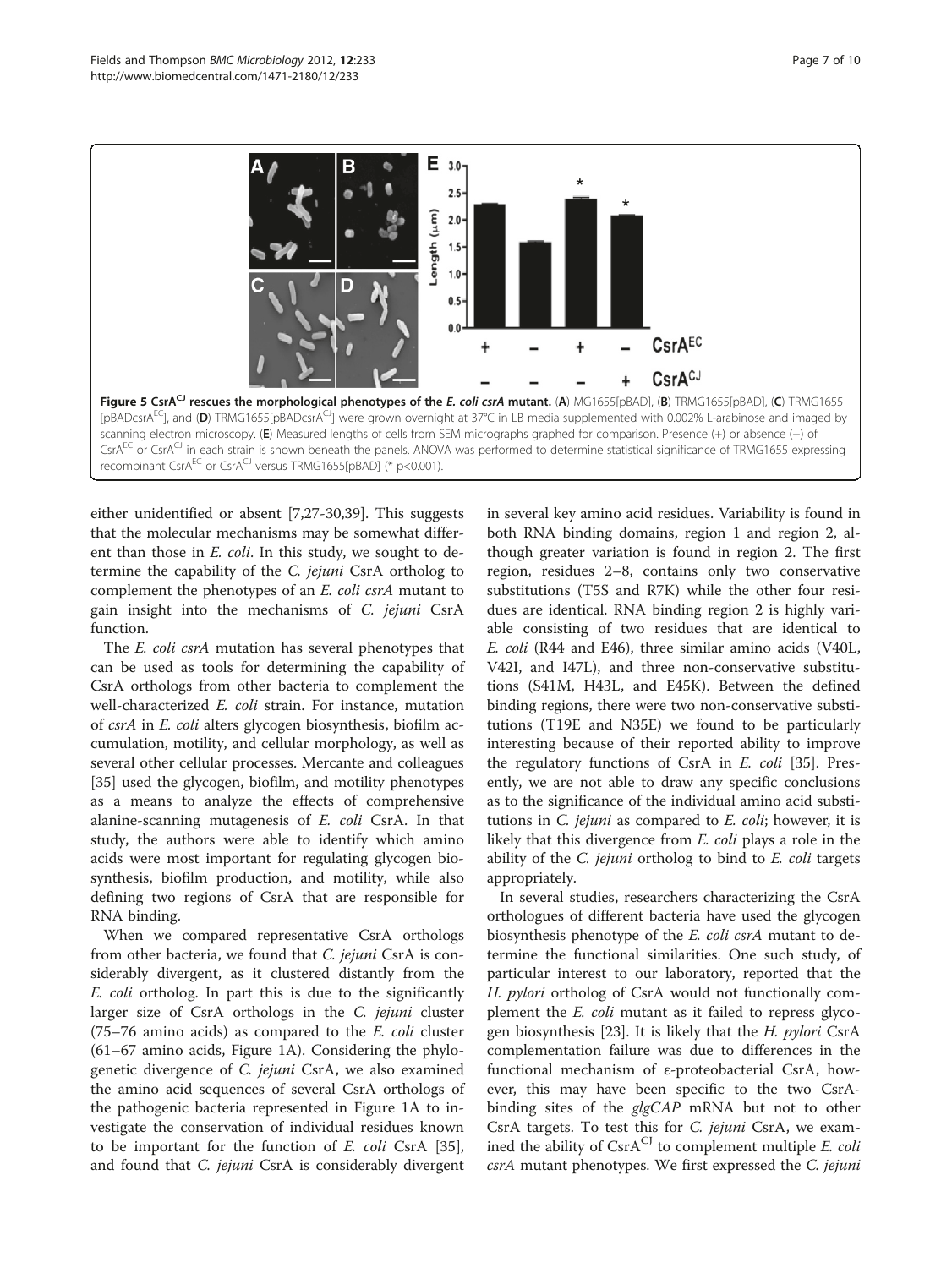<span id="page-7-0"></span>ortholog in the E. coli csrA mutant and assessed its ability to repress glycogen biosynthesis under gluconeogenic conditions. Similar to H. pylori CsrA, the C. jejuni CsrA ortholog was incapable of repressing glycogen accumulation in the E. coli csrA mutant.

We next examined the ability of the C. jejuni protein to complement the motility, biofilm accumulation, and cellular morphology phenotypes of the E. coli mutant as well. As with glycogen biosynthesis, CsrA-mediated regulation of biofilm formation in E. coli is based on repression of a synthetic pathway, in this case the pgaABCD operon [[15\]](#page-8-0). However, CsrA mediated expression of PgaABCD appears to be more complicated than that of glycogen biosynthesis, as it was reported that the mRNA leader sequence of the operon contains as many as six CsrA binding sites compared to the two binding sites observed on the glg leader sequence. Regardless of the complexity of the molecular mechanism of CsrA regulation of PGA we found that, when expressed in the E. coli csrA mutant, C. jejuni CsrA successfully complemented the biofilm formation phenotype (p<0.001).

Considering that the regulation of the glg and pga operons are both examples of CsrA-mediated repression of a biosynthetic pathway, we wanted to determine the ability of C. jejuni CsrA to substitute for its E. coli ortholog when the activation of gene expression is required. Wei and colleagues demonstrated that CsrA is a potent activator of flhDC expression and is therefore required for synthesis of the E. coli flagellum [[38\]](#page-9-0). When we expressed C. jejuni CsrA within the non-motile E. coli csrA mutant the phenotype was completely rescued  $(p<0.001)$  suggesting that the *C. jejuni* ortholog is capable of promoting FlhDC expression.

Finally, we assessed the ability of C. jejuni CsrA to rescue an uncharacterized phenotype such as the altered cellular morphology of the E. coli csrA mutant. When CsrA was discovered, Romeo and colleagues reported that the csrA mutant displayed a greater cellular size as compared to the wild type, which was most obvious in early stationary phase [\[40\]](#page-9-0). This phenotype was explained as a possible indirect effect of endogenous glycogen accumulation. When we grew the wild type, csrA mutant, and complemented E. coli strains in LB media and observed their morphology via scanning electron microscopy, we observed a modest but significant decrease in the size of the mutant as compared to the wild-type as reported by Romeo [\[36\]](#page-8-0) in the absence of arabinose; however, in the presence of arabinose we observed a marked decrease in the size of the mutant as compared to the wild type  $(p<0.001)$ . This decrease in size was complemented by both orthologs of CsrA (p<0.001). As Romeo suggested that the size differences between the mutant and wild type may be due to the role of endogenous glycogen cellular morphology, it is

possible that the presence of arabinose used for protein expression may play a separate metabolic role within the cell leading to the observed phenotype.

A number of studies have shown that regulation of mRNA targets by *E. coli* CsrA is complex [[12](#page-8-0),[15,35](#page-8-0)[,41](#page-9-0)]. Mercante et al. [[41](#page-9-0)] showed that proper regulation depends on simultaneous binding of E. coli CsrA to multiple sites on target mRNAs, involving both of the RNAbinding surfaces of CsrA, using a multi-site bridging mechanism, and also the formation of higher order ribonucleoprotein complexes. Therefore, it is possible that the lack of regulation of the  $E$ . coli glg genes by  $C$ . jejuni CsrA is not due just to simple binding of one glg site vs. another, but rather due to changes in the dynamics (i.e. not 'all or nothing') of one or more of these bridging or ribonucleoprotein formation processes. For example, even moderately decreased affinity of C. jejuni CsrA for one of the glg sites may inhibit the formation of multisite bridges and ribonucleoprotein complexes and therefore not result in productive regulation.

Finally, the binding of some but not all E. coli CsrA binding sites by C. *jejuni* CsrA infers that  $\varepsilon$ proteobacterial CsrA binding sites are likely to show at least subtle differences from such sites in E. coli. It further underscores that predictive algorithms based solely or primarily on E. coli CsrA binding sites may be problematic for identifying CsrA binding sites in εproteobacteria and other divergent bacteria (Figure [1](#page-2-0)) [[30\]](#page-8-0), and that experimental approaches are preferable (such studies are ongoing in our lab).

#### Conclusions

This study has shown that CsrA from the ε-proteobacteria C. jejuni exhibits substantial sequence divergence compared to previously studied CsrA regulators from other bacteria, including in the RNA-binding domains. The ability of C. jejuni CsrA to complement some, but not all, phenotypes of an E. coli csrA mutant demonstrates both conservation and divergence of function, and suggests that the C. jejuni ortholog may have differences in binding specificity relative to its E. coli counterpart. Studies to define the C. jejuni CsrA RNA binding site are ongoing.

#### Additional file

[Additional file 1: Table S1.](http://www.biomedcentral.com/content/supplementary/1471-2180-12-233-S1.pdf) CsrA proteins used for phylogenetic analysis (Figure 1).

#### Competing interests

The authors have no financial or non-financial competing interests.

#### Authors' contributions

JAF participated in the study design, carried out all experiments in this work, and drafted the manuscript. SAT participated in the study design, performed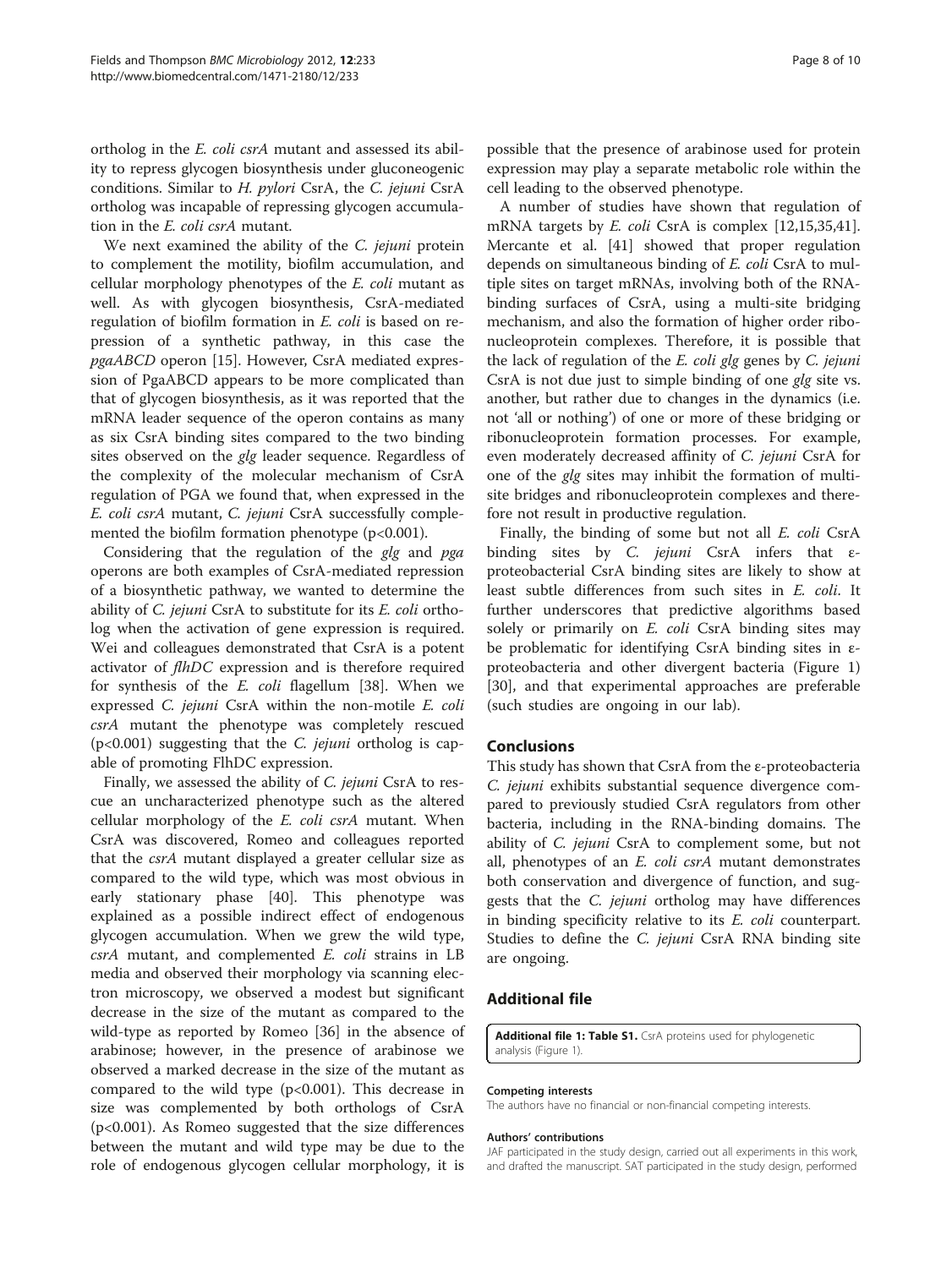<span id="page-8-0"></span>phylogenetic analyses, and performed critical revisions of the manuscript. Both authors have read and approved the final manuscript.

#### Acknowledgements

We are grateful to Dr. Tony Romeo (University of Florida) and Dr. Adrianne Edwards (Emory University) for providing E. coli strains MG1655 and TRMG1655. We are also grateful to the members of the Thompson laboratory, Mr. Robert Smith (GHSU Electron Microscopy Core), and Dr. Tiffany L. Floyd (Georgia Health Sciences University) for assistance with these studies. This work was supported by U.S. National Institutes of Health grants AI058284, AI084160, and an intramural grant from the Georgia Health Sciences University Research Institute.

#### Received: 22 May 2012 Accepted: 1 October 2012 Published: 11 October 2012

#### References

- Butzler JP, Skirrow MB: Campylobacter enteritis. Clin Gastroenterol 1979, 8(3):737–765.
- Sanders JW, Isenbarger DW, Walz SE, Pang LW, Scott DA, Tamminga C, Oyofo BA, Hewitson WC, Sanchez JL, Pitarangsi C, et al: An observational clinic-based study of diarrheal illness in deployed United States military personnel in Thailand: presentation and outcome of Campylobacter infection. AmJTrop Med Hyg 2002, 67(5):533–538.
- Parkin R, Davies-Cole J, Balbus J: A definition for chronic sequelae applied to Campylobacter and Guillian-Barre Syndrome (GBS). Ann Epidemiol 2000, 10(7):473.
- 4. Brás AM, Chatterjee S, Wren BW, Newell DG, Ketley JM: A novel Campylobacter jejuni two-component regulatory system important for temperature-dependent growth and colonization. J Bacteriol 1999, 181(10):3298–3302.
- Pajaniappan M, Hall JE, Cawthraw SA, Newell DG, Gaynor EC, Fields JA, Rathbun KM, Agee WA, Burns CM, Hall SJ, et al: A temperature-regulated Campylobacter jejuni gluconate dehydrogenase is involved in respiration-dependent energy conservation and chicken colonization. Mol Microbiol 2008, 68(2):474–491.
- Palyada K, Threadgill D, Stintzi A: Iron acquisition and regulation in
- Campylobacter jejuni. J Bacteriol 2004, <sup>186</sup>(14):4714–4729. 7. Parkhill J, Wren BW, Mungall K, Ketley JM, Churcher C, Basham D, Chillingworth T, Davies RM, Feltwell T, Holroyd S, et al: The genome sequence of the food-borne pathogen Campylobacter jejuni reveals hypervariable sequences. Nature 2000, 403(6770):665–668.
- Raphael BH, Pereira S, Flom GA, Zhang Q, Ketley JM, Konkel ME: The Campylobacter jejuni response regulator, CbrR, modulates sodium deoxycholate resistance and chicken colonization. J Bacteriol 2005, 187(11):3662–3670.
- Reid AN, Pandey R, Palyada K, Naikare H, Stintzi A: Identification of Campylobacter jejuni genes involved in the response to acidic pH and stomach transit. Appl Environ Microbiol 2008, 74(5):1583–1597.
- 10. Stintzi A, Marlow D, Palyada K, Naikare H, Panciera R, Whitworth L, Clarke C: Use of genome-wide expression profiling and mutagenesis to study the intestinal lifestyle of Campylobacter jejuni. Infect Immun 2005, 73(3):1797–1810.
- 11. van Vliet AH, Ketley JM, Park SF, Penn CW: The role of iron in Campylobacter gene regulation, metabolism and oxidative stress defense. FEMS Microbiol Rev 2002, 26(2):173–186.
- 12. Baker CS, Morozov I, Suzuki K, Romeo T, Babitzke P: CsrA regulates glycogen biosynthesis by preventing translation of glgC in Escherichia coli. Mol Microbiol 2002, <sup>44</sup>(6):1599–1610.
- 13. Fields JA, Thompson SA: Campylobacter jejuni CsrA mediates oxidative stress responses, biofilm formation, and host cell invasion. J Bacteriol 2008, 190(9):3411–3416.
- 14. Liu MY, Romeo T: The global regulator CsrA of Escherichia coli is a specific mRNA-binding protein. J Bacteriol 1997, 179(14):4639–4642.
- 15. Wang X, Dubey AK, Suzuki K, Baker CS, Babitzke P, Romeo T: CsrA posttranscriptionally represses pgaABCD, responsible for synthesis of a biofilm polysaccharide adhesin of Escherichia coli. Mol Microbiol 2005, 56(6):1648–1663.
- 16. Romeo T: Global regulation by the small RNA-binding protein CsrA and the non-coding RNA molecule CsrB. Mol Microbiol 1998, 29(6):1321–1330.
- 17. Fortune DR, Suyemoto M, Altier C: Identification of CsrC and characterization of its role in epithelial cell invasion in Salmonella enterica serovar Typhimurium. Infect Immun 2006, <sup>74</sup>(1):331–339.
- 18. MY L, Gui G, Wei B, Preston JF 3rd, Oakford L, Yuksel U, Giedroc DP, Romeo T: The RNA molecule CsrB binds to the global regulatory protein CsrA and antagonizes its activity in Escherichia coli. J Biol Chem 1997, 272(28):17502–17510.
- 19. Suzuki K, Wang X, Weilbacher T, Pernestig AK, Melefors O, Georgellis D, Babitzke P, Romeo T: Regulatory circuitry of the CsrA/CsrB and BarA/UvrY systems of Escherichia coli. J Bacteriol 2002, <sup>184</sup>(18):5130–5140.
- 20. Weilbacher T, Suzuki K, Dubey AK, Wang X, Gudapaty S, Morozov I, Baker CS, Georgellis D, Babitzke P, Romeo T: A novel sRNA component of the carbon storage regulatory system of Escherichia coli. Mol Microbiol 2003, 48(3):657–670.
- 21. Chavez RG, Alvarez AF, Romeo T, Georgellis D: The physiological stimulus for the BarA sensor kinase. J Bacteriol 2010, 192(7):2009–2012.
- 22. Altier C, Suyemoto M, Lawhon SD: Regulation of Salmonella enterica serovar Typhimurium invasion genes by csrA. Infect Immun 2000, 68(12):6790–6797.
- 23. Barnard FM, Loughlin MF, Fainberg HP, Messenger MP, Ussery DW, Williams P, Jenks PJ: Global regulation of virulence and the stress response by CsrA in the highly adapted human gastric pathogen Helicobacter pylori. Mol Microbiol 2004, 51(1):15–32.
- 24. Dongre M, Tripathi R, Jain V, Raychaudhuri S: Functional independence of a variant LuxOPL91 from a non-O1 non-O139 Vibrio cholerae over the activity of CsrA and Fis. J Med Microbiol 2008, 57(8):1041–1045.
- 25. Fettes PS, Forsbach-Birk V, Lynch D, Marre R: Overexpresssion of a Legionella pneumophila homologue of the E. coli regulator csrA affects cell size, flagellation, and pigmentation. Int J Med Microbiol 2001, 291(5):353–360.
- 26. Forsbach-Birk V, McNealy T, Shi C, Lynch D, Marre R: Reduced expression of the global regulator protein CsrA in Legionella pneumophila affects virulence-associated regulators and growth in Acanthamoeba castellanii. Int J Med Microbiol 2004, 294(1):15–25.
- 27. Gundogdu O, Bentley SD, Holden MT, Parkhill J, Dorrell N, Wren BW: Re-annotation and re-analysis of the Campylobacter jejuni NCTC11168 genome sequence. BMC Genomics 2007, 8:162.
- 28. Hofreuter D, Tsai J, Watson RO, Novik V, Altman B, Benitez M, Clark C, Perbost C, Jarvie T, Du L, et al: Unique features of a highly pathogenic Campylobacter jejuni strain. Infect Immun 2006, <sup>74</sup>(8):4694–4707.
- 29. Poly F, Read T, Tribble DR, Bagar S, Lorenzo M, Guerry P: Genome sequence of a clinical isolate of Campylobacter jejuni from Thailand. Infect Immun 2007, 75(7):3425–3433.
- 30. Kulkarni PR, Cui X, Williams JW, Stevens AM, Kulkarni RV: Prediction of CsrA-regulating small RNAs in bacteria and their experimental verification in Vibrio fischeri. Nucleic Acids Res 2006, <sup>34</sup>(11):3361–3369.
- 31. Suzuki K, Babitzke P, Kushner SR, Romeo T: Identification of a novel regulatory protein (CsrD) that targets the global regulatory RNAs CsrB and CsrC for degradation by RNase E. Genes Dev 2006, 20(18):2605–2617.
- 32. Black RE, Levine MM, Clements ML, Hughes TP, Blaser MJ: Experimental Campylobacter jejuni infection in humans. J Infect Dis 1988, 157(3):472–479.
- 33. Jackson DW, Suzuki K, Oakford L, Simecka JW, Hart ME, Romeo T: Biofilm formation and dispersal under the influence of the global regulator CsrA of Escherichia coli. J Bacteriol 2002, <sup>184</sup>(1):290–301.
- 34. Chenna R, Sugawara H, Koike T, Lopez R, Gibson TJ, Higgins DG, Thompson JD: Multiple sequence alignment with the Clustal series of programs. Nucleic Acids Res 2003, 31(13):3497–3500.
- 35. Mercante J, Suzuki K, Cheng X, Babitzke P, Romeo T: Comprehensive alanine-scanning mutagenesis of Escherichia coli CsrA defines two subdomains of critical functional importance. J Biol Chem 2006, 281(42):31832–31842.
- 36. Romeo T, Gong M, Liu MY, Brun-Zinkernagel AM: Identification and molecular characterization of csrA, a pleiotropic gene from Escherichia coli that affects glycogen biosynthesis, gluconeogenesis, cell size, and surface properties. J Bacteriol 1993, 175(15):4744–4755.
- 37. Ogden S, Haggerty D, Stoner CM, Kolodrubetz D, Schleif R: The Escherichia coli L-arabinose operon: binding sites of the regulatory proteins and a mechanism of positive and negative regulation. Proc Natl Acad Sci USA 1980, 77(6):3346–3350.